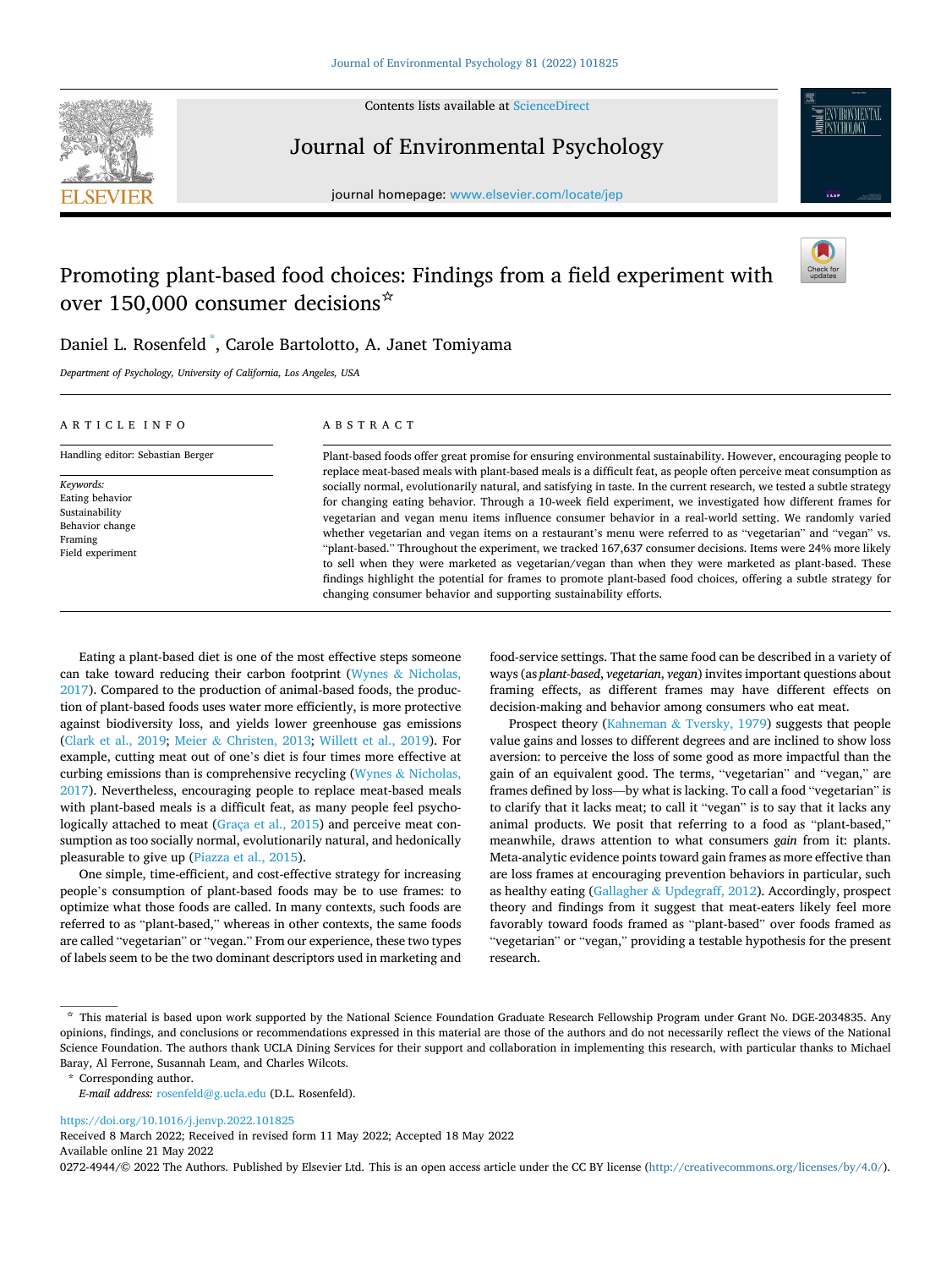Of note, some recent research has examined other types of framing effects to promote meat-reduction intentions, providing several useful insights into how subtle strategies may be effective at shifting consumer intentions. Studies have found that encouraging people to eat more plant-based meals works better than encouraging people to eat fewer meat-based meals [\(Carvalho et al., 2021](#page-3-0)); gain frames work better than loss frames when discussing health outcomes [\(Carfora et al., 2021](#page-3-0)); and, when displaying vegetarian dishes in a separate menu section, pro-environmental or social frames of this section work better than a conventional vegetarian frame (Krpan & [Houtsma, 2020\)](#page-3-0). More generally, making plant-based dishes more visible in food environments and including a wider variety of plant-based dishes are promising strategies for decreasing meat consumption ([Kwasny et al., 2022\)](#page-3-0).

Nevertheless, within the current empirical literature, it remains unknown which common descriptor for plant-based foods—calling them *plant-based* or *vegetarian*/*vegan*—is optimal for encouraging consumer uptake. We addressed this knowledge gap in the present research. We note that whereas *vegetarian* and *vegan* have fairly clear definitions, it seems that multiple definitions of *plant-based* exist without a clear consensus, despite how ubiquitous the use of this term has become in culinary spaces. Our focus in the current research was on how consumers subjectively perceive this term: whether it makes them more or less interested in consuming a food labeled as such, compared to a food labeled as *vegetarian* or *vegan*. Identifying whether calling foods *vegetarian*/*vegan* or *plant-based* maximizes consumer uptake could ultimately guide other framing efforts to design the most impactful behavior change interventions, providing efficient guidelines for marketers and practitioners.

Beyond unknowns about whether to call foods *vegetarian*/*vegan* or *plant-based*, there is also a shortage of studies examining how this type of consumer behavior changes in response to different frames in natural settings, outside of the laboratory. Understanding how framing effects influence behavior change in ecologically valid, natural settings can provide information vital to changing consumers' actual everyday behaviors and thus to reducing the environmental impacts of diet. The vast majority of existing studies on plant-based consumption have assessed effects of frames on dietary attitudes or behavioral intentions. While self-reported attitudes and intentions are useful for understanding how consumers feel toward plant-based eating and how open they are to changing their behavior, these self-reports are limited in that they often misalign with consumers' actual subsequent behaviors; meta-analytic evidence suggests that intentions, on average, explain only 28% of the variance in people's future behavior [\(Sheeran, 2002\)](#page-3-0).

In the current research, accordingly, we conducted a field experiment to compare how two common frames for vegetarian and vegan menu items (*plant-based* vs. *vegetarian*/*vegan*) influence consumer behavior toward these items in a real-world setting. Throughout the experiment, which lasted 10 weeks in duration, we tracked over 150,000 consumer decisions. We hypothesized that referring to vegetarian and vegan menu items as "plant-based" would make them more likely to sell, compared to referring to them as either "vegetarian" or "vegan."

### **1. Method**

This study was preregistered at [https://osf.io/h92de/?view\\_only](https://osf.io/h92de/?view_only=0c182e6c745c4b42900787006de56edb)=0 [c182e6c745c4b42900787006de56edb.](https://osf.io/h92de/?view_only=0c182e6c745c4b42900787006de56edb)

#### **2. Materials and procedure**

Through a field experiment, we tracked sales of menu items in a restaurant located on the campus of a large public university in the United States throughout the fall quarter of 2021. Items on the menu were organized by relevant headings (e.g., Vegetarian Options, Asian Specials, Sides). We selected menu items and headings with the terms "vegetarian" or "vegan" in their names as targets to be manipulated. We randomly counterbalanced whether menu items and headings were labeled as vegetarian/vegan vs. plant-based for the first five weeks of the fall quarter vs. the second five weeks; in any menu items with detailed descriptions mentioning "vegetarian" or "vegan," these words were also changed in order to remain consistent with the menu item's label. For example, one sample item on the menu was originally called "Vegan BBQ Chicken Quesadilla" (Fig. 1 displays how this item appeared on the menu available to students). For our experiment, this menu item was randomly chosen to be marketed as "Plant-Based BBQ Chicken Quesadilla" for the first five weeks of the quarter but then marketed as "Vegan BBQ Chicken Quesadilla" for the second five weeks. Because we counterbalanced our label manipulation across menu items, the restaurant's menu at any given time during the study period had a fairly equal number of items labeled as "plant-based" and as "vegetarian"/"vegan."

The restaurant menu was available to patrons digitally on the university's dining website and in-person through menu boards at the restaurant. Although the naming of items changed, all items are tagged online and at the point of service with small icons identifying them as vegetarian or vegan. This characteristic strengthened the impact of our framing manipulation by ensuring that students were aware that items labeled as plant-based were devoid of meat and/or animal products. All other factors beyond our framing manipulation remained constant across study conditions.

Approximately 90% of patrons of this restaurant are first-year, firstyear transfer, and second-year undergraduate students at the university, which helped to strengthen the internal validity of our framing manipulation. Notably, due to the COVID-19 pandemic, this restaurant was closed for the 2020–2021 academic year. Consequently,  $\sim$ 90% of the patrons who dined at the restaurant during our study period had no previous experience with it. This characteristic reduced concerns about potential familiarity effects in our experiment; because patrons were new to the restaurant, presumably they did not have any memory of the restaurant's original menu prior to our experiment.

Because this was a field experiment, with patrons frequenting the restaurant naturally at their own will, we could not determine our sample size *a priori*. Instead, we preregistered a time course of the study: The study took place for the entirety of instruction during the university's fall quarter of 2021, which was 10 weeks in duration and a time during which all classes were held in-person on campus. Each study condition thus lasted five weeks. Throughout the study, a total of 167,637 menu items were sold.

### **3. Results**

### *3.1. Data and analysis scripts are available at [https://osf.io/69dmz/?](https://osf.io/69dmz/?view_only=cd1e1e352dc54d91a0c9008c8d34e467)  view\_only*=*[cd1e1e352dc54d91a0c9008c8d34e467](https://osf.io/69dmz/?view_only=cd1e1e352dc54d91a0c9008c8d34e467)*

We conducted three two-proportions *z*-tests to test whether the likelihood of menu items selling differed depending on whether they

### **Vegan BBQ Chicken Quesadilla**

Vegan Chicken Strips, BBQ Sauce, Red Onions, and shredded Vegan Cheese in a Wheat Tortilla, topped with Guacamole. Served with Mexican Rice and Refried Beans. \$8.00 V O G & G

### **Plant-Based BBQ Chicken Quesadilla**

Plant-Based Chicken Strips, BBQ Sauce, Red Onions, and shredded Plant-Based Cheese in a Wheat Tortilla, topped with Guacamole. Served with Mexican Rice and Refried Beans. \$8.00 V D G &

**Fig. 1.** Two frames of an example menu item. This item appeared as the top image (vegan label) for one half of the study period and as the bottom image (plant-based label) for the other half.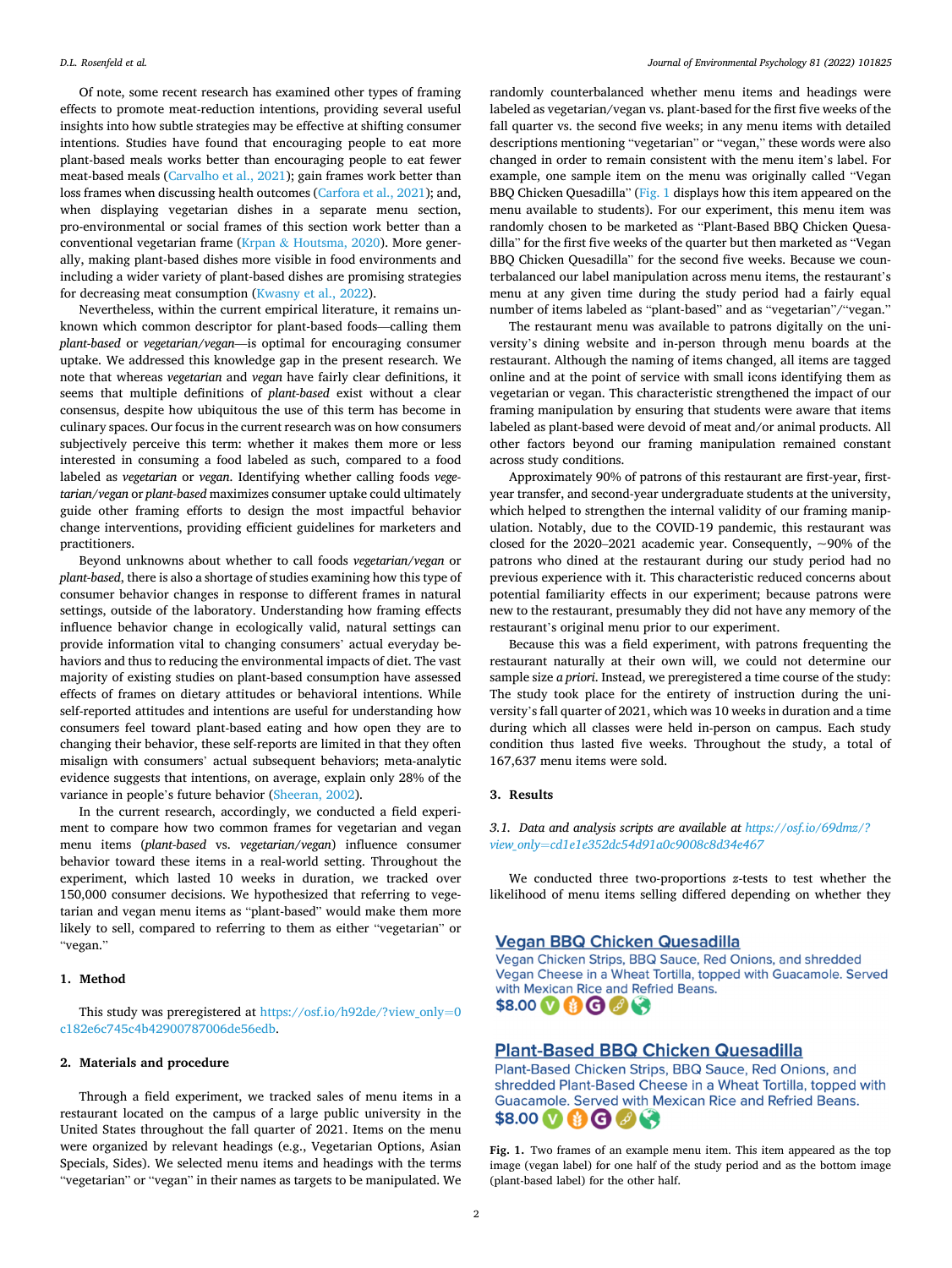were labeled as vegetarian/vegan or plant-based. Our main test analyzed sales of all vegetarian and vegan items grouped together. In two additional tests, to provide more nuanced insight into consumer behavior, we compared plant-based labeling to (1) vegetarian and (2) vegan labels separately. In each test, proportions in each condition included the total number of selected menu items sold as the numerator and the total number of purchases in the restaurant as the denominator, over the course of the 10-week field experiment period.

Our first analysis revealed that menu items were 24% more likely to sell when they were labeled as either vegetarian or vegan (accounting for 1.10% of all purchases) than when they were labeled as plant-based (0.89% of all purchases),  $\chi^2$  (1) = 37.81, *p* < .001, 95% CI of difference [0.14%, 0.28%].

Second, we compared proportions for only the vegetarian menu items (excluding vegan items). Menu items were 23% more likely to sell when they were labeled as vegetarian (0.86% of all purchases) than when they were labeled as plant-based (0.70% of all purchases),  $\chi^2$  (1)  $= 29.10, p < .001, 95\%$  CI of difference [0.10%, 0.22%].

Third, we compared proportions for only the vegan menu items (excluding vegetarian items). Menu items were 24% more likely to sell when they were labeled as vegan (0.24% of all purchases) than when they were labeled as plant-based (0.19% of all purchases),  $\gamma^2$  (1) = 8.58, *p* = .003, 95% CI of difference [0.02%, 0.08%].

### **4. Discussion**

Increased consumption of plant-based foods can promote sustainability by reducing the impacts of food production on water usage, greenhouse gas emissions, and biodiversity loss [\(Clark et al., 2019](#page-3-0); Meier & [Christen, 2013;](#page-3-0) [Willett et al., 2019\)](#page-3-0). Nevertheless, many consumers who eat meat are reluctant to replace meat with plants (Graça [et al., 2015](#page-3-0); [Macdiarmid et al., 2016](#page-3-0); [Piazza et al., 2015](#page-3-0); [Rosenfeld](#page-3-0) & [Tomiyama, 2020\)](#page-3-0).

To persuade meat-eaters that plant-based foods confer ethical, health, and/or environmental benefits is a difficult, time-intensive, and resource-intensive feat. Such persuasion is even more laborious as moral disengagement and dissonance processes motivate meat-eaters to reject plant-based diets and maintain meat consumption [\(Graça et al., 2016](#page-3-0); Rothgerber & [Rosenfeld, 2021](#page-3-0)). These barriers reiterate the value of subtle framing strategies, which offer efficient and effective means of changing consumer behavior.

Results of the current research suggest that framing a plant-based menu item as either "vegetarian" or "vegan" is more effective at encouraging consumers to purchase it than is framing it as "plantbased." The difference between vegetarian/vegan and plant-based frames, moreover, appears to be of substantial practical significance, with "vegetarian" and "vegan" labels increasing the likelihood of a menu item selling by more than 20% compared to a "plant-based" label. Marketing plant-based products as "vegetarian" or "vegan" thus presents a promising strategy for increasing consumer uptake of these more sustainable options.

Notably, observed effects of the current study's framing manipulation were in the opposite direction as specified in our hypothesis derived from prospect theory and its evidence (Gallagher & [Updegraff, 2012](#page-3-0); Kahneman & [Tversky, 1979\)](#page-3-0), which have pointed toward gain frames as optimal for encouraging preventive behavior. We expected that referring to a food as "plant-based" would highlight what consumers (especially meat-eating consumers) gain from it and thus would increase consumer uptake, whereas "vegetarian" and "vegan" would draw attention to losses and be of lower appeal. One possibility for our findings is that whereas consumers may be familiar with what it means for a food to be vegetarian or vegan, what precisely it means for a food to be plant-based may be less familiar. Humans are often skeptical of eating unfamiliar foods (Pliner & [Hobden, 1992\)](#page-3-0), and potential unfamiliarity with foods titled as "plant-based" may have undermined consumer interest in them. Another possible explanation for our results is that consumers in our experiment may not have construed *vegetarian* and *vegan* as losses but rather as gains—positive features of a food that bring them social capital. Vegetarianism and veganism are social identities (Rosenfeld & [Burrow, 2018](#page-3-0)), and some evidence suggests that consumers may embrace vegetarian/vegan eating behaviors to acquire socially applauded group memberships and thus to develop a more positive sense of self ([Plante et al., 2019\)](#page-3-0). To the extent that meat-eaters view vegetarians and vegans in a positive light, they may find "vegetarian" and "vegan" labels appealing.

Our research pitted "plant-based" and "vegetarian"/"vegan" labels against one another because these two seem to be the two dominant descriptors used in marketing and food-service settings. Still, there may be more compelling ways to describe foods without mentioning either of these labels. For example, descriptive language that makes plant-based food sound more appetizing (e.g., calling a dish "indulgent," "artisanal," or "crispy") or emphasizing a dish's origin and flavors may make it more appealing to consumers (Bacon & [Krpan, 2018;](#page-3-0) [Gavrieli et al.,](#page-3-0)  [2020; Turnwald et al., 2017](#page-3-0)). To change people's eating behaviors most effectively, more complex experimental designs that manipulate the presence of plant-based and vegetarian/vegan descriptors along with descriptive language would be informative.

### *4.1. Strengths and limitations*

One strength of the current study is that, as a field experiment, we observed actual behavior in a real-world setting. Thus, our study had strong ecological validity and provides insights into people's true decision-making, in contrast to simply their dietary attitudes or behavioral intentions. This feature is critical because the environmental impact of food production is connected principally to how consumers truly behave in their dietary purchases, not just what attitudes they report having toward those purchases. A second strength of our study is its extremely high statistical power. Our data include more than 150,000 consumer decisions, enabling us to estimate effects of menu labeling changes on consumption behaviors with very high precision.

One limitation of this study is that it is difficult to determine the generalizability of observed effects. As this study took place among university students in the United States, it remains unknown how our menu framing manipulation would influence consumer behavior in other populations. Further research testing generalizability across a varied range of samples would be useful to provide more robust guidelines transferrable across intervention purposes. A second limitation is that we had no means of identifying which specific type of consumers (i. e., vegetarians/vegans or meat-eaters) were purchasing which menu items throughout our study. Thus, the extent to which our observed effects were driven by changes in meat-eaters' behaviors remains unknown. It is possible that "vegetarian" and "vegan" labels appealed highly to vegetarian/vegan consumers in our study, which could explain our effects. This possibility would buffer against using our data to make inferences about how to reduce meat consumption. As vegetarians/ vegans comprised only about 10% of the student body at the university targeted in our study, though, it seems unlikely that this consumer segment could have driven the observed 24% increase in sales of plantbased items. Nevertheless, in manipulating labels in future research, it would be useful to record whether consumers purchasing any given product self-identify as vegetarian/vegan or not.

### **5. Conclusion**

Increasing people's consumptions of plant-based foods is a promising strategy for promoting environmental sustainability—conserving water usage, preventing biodiversity loss, and reducing greenhouse gas emissions. However, eating behavior is notoriously difficult to change. From analyzing over 150,000 consumer decisions in a field experiment, we found that menu items were more likely to sell when referred to as "vegetarian" or "vegan" than when referred to as "plant-based." These